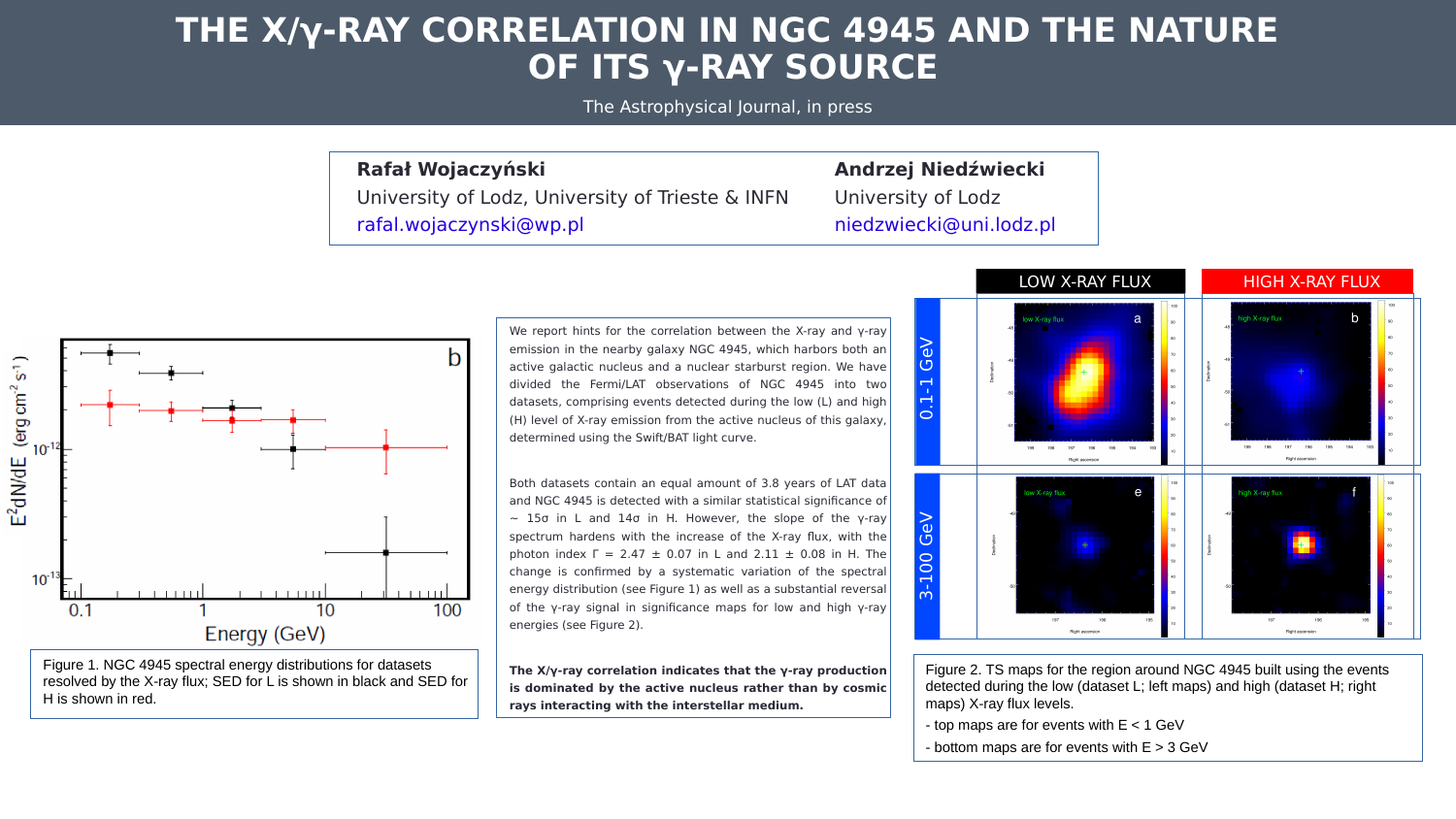NGC 4945 is one of the nearest AGNs (D = 3.8 Mpc) with the black hole mass of M=1.4×10 $^{\circ}$  M $_{\odot}.$  It is the brightest $|$ Seyfert 2 galaxy in the hard X-ray range, radiating at a variable rate of L/L<sub>Edd</sub> ~0.1 (Madejski et al. 2000). Its X-ray spectrum shows a strong photoelectric absorption, with a column density (~4×10<sup>24</sup> cm<sup>-2</sup>) (Done et al. 2003), at which its nucleus can be directly seen above~8 keV. The observed hard X-ray radiation is highly variable, by a factor of several on a time scale of days, confirming that it is a transmission-dominated Compton-thick AGN.

# **Seyfert 2/starburst galaxy: NGC 4945**

## NGC 4945

NGC 4945 is also one of a few radio-quiet AGNs detected by Fermi/LAT (Abdo et al. 2010a; Lenain et al. 2010). The origin of this γ-ray signal is unclear, as this galaxy hosts a circumnuclear starburst (e.g. Lenc & Tingay 2009) which may also account for this emission. Variability studies are crucial to disentangle the role of the AGN and starburst activities, but weakness of the γ-ray signal is a major issue for such studies. The apparent lack of the γ-ray variability, assessed in Ackermann et al.(2012a), could favor the γ-ray production dominated by starburst processes. However, the 3-month intervals used in Ackermann et al.(2012a) are too short to accumulate a statistically significant γ-ray signal from this galaxy, whereas its AGN exhibits an approximately constant activity on such a time-scale.

#### **Here we present a novel approach to investigate the γ-ray variability in NGC 4945 by analyzing the LAT data selected based on the X-ray flux level.**

## OBSERVATIONAL DATA

We use the Fermi/LAT and Swift/BAT data from observations performed by these detectors between 2008 August 4 and 2016 August 15. The good quality data (with DATA FLAG=0) from BAT light curves in the 15–50 keV range allow to determine the daily count rate values,  $F_x$ , for 2783 days out of 2821 days in the considered period of time. We split them into two approximately equal MJD sets, containing days with  $F_x$  lower (set L; 1393) days) and higher (set H; 1390 days) than  $1.71\times10^{-3}$  cts cm<sup>-2</sup>s<sup>-1</sup>.

We performed the unbinned likelihood analysis of these datasets using Pass 8 LAT data in the 0.1–100 GeV range and v10r0p5 Fermi Science Tools with the P8R2 SOURCE V6 instrument response function. We used the standard templates for the Galactic (gll\_iem\_v06.fits) and the isotropic backgrounds (iso\_P8R2\_SOURCE\_V6\_v06.txt).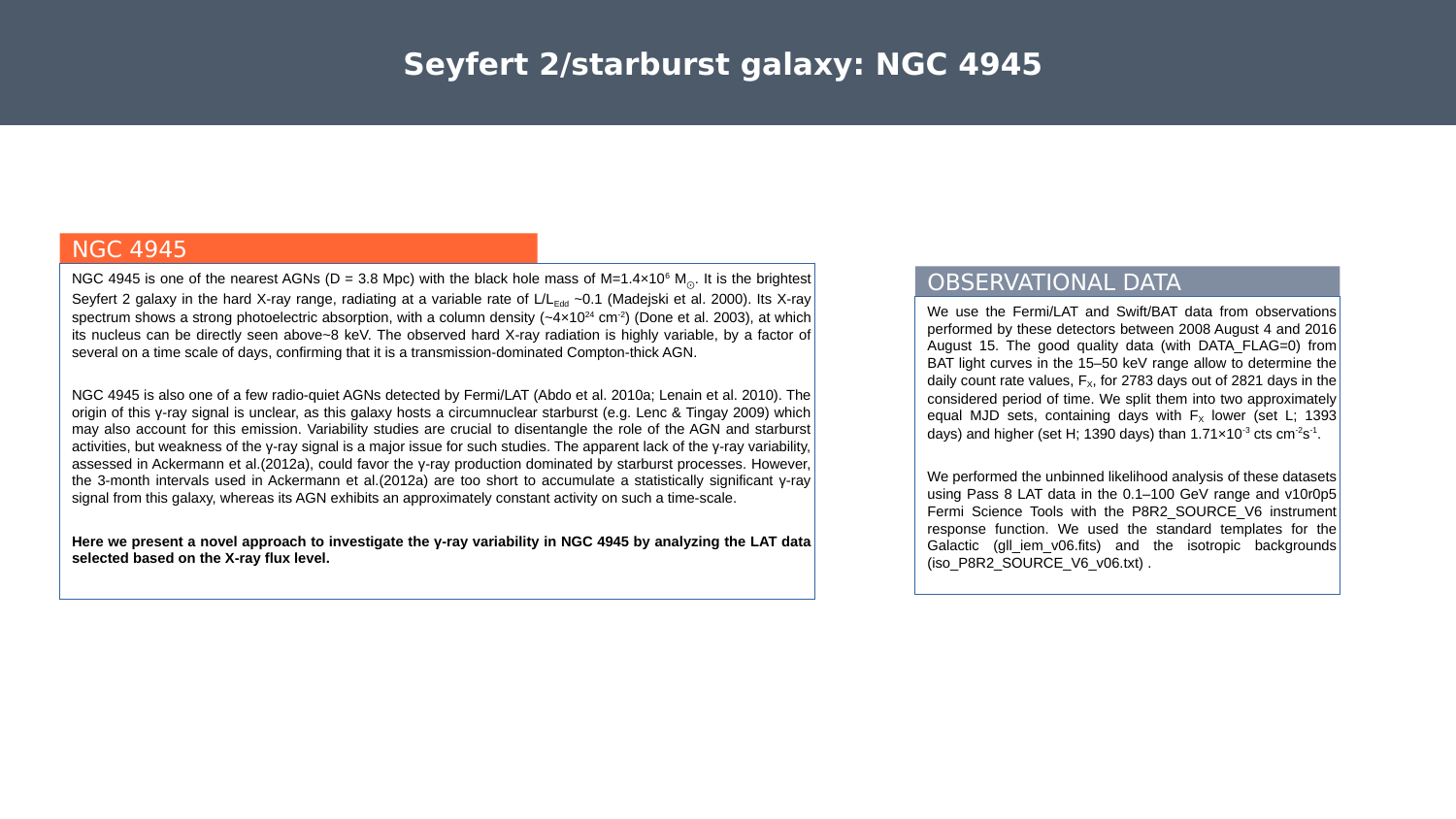Our main results are presented in Figures 1 and 2 and Table 1. All our results indicate that the y-ray spectrum of NGC 4945 changes with the change of its hard X-ray flux. The significance of the spectral difference between the power-law fits for datasets H and L is 5 sigma.

We performed the division of LAT observations into datasets corresponding to smaller ranges of  $F_x$  than those of L and H. Again, we find a systematic indication of hardening of the γ-ray spectrum with the increase of the X-ray flux, see Figure 3.

# **NGC 4945: X/γ-ray correlation results**

## RESULTS



datasets containing 620 days in consecutive, non-overlapping ranges of  $F_x$  . The green points are for datasets containing 900 days in similar but partially overlapping ranges of  $F_x$ . The black, blue and red point is for dataset L, T and H.

|                           | $F_{x}$         |                 |               | <b>TS</b> |
|---------------------------|-----------------|-----------------|---------------|-----------|
| Low $(1393 \text{ days})$ | $0.54 \pm 0.03$ | $2.47 \pm 0.07$ | $2.6 \pm 0.3$ | 221       |
| High (1390 days)          | $2.87 \pm 0.04$ | $2.11 \pm 0.08$ | $1.2 \pm 0.2$ | 189       |
| Total (2821 days)         | $1.59 \pm 0.02$ | $2.33 \pm 0.05$ | $1.9 \pm 0.2$ | 410       |

Table 1. Results of the power-law fits in the 100 MeV - 100 GeV range;  $F_x$  is the average BAT count rate in the 15–50 keV range in units of 10<sup>-3</sup> cts cm<sup>-2</sup> s<sup>-1</sup>, Γ is the power-law index,

F is the energy flux in the  $0.1$ –100 GeV range in units of  $10^{-11}$  erg cm<sup>-2</sup> s<sup>-1</sup>.